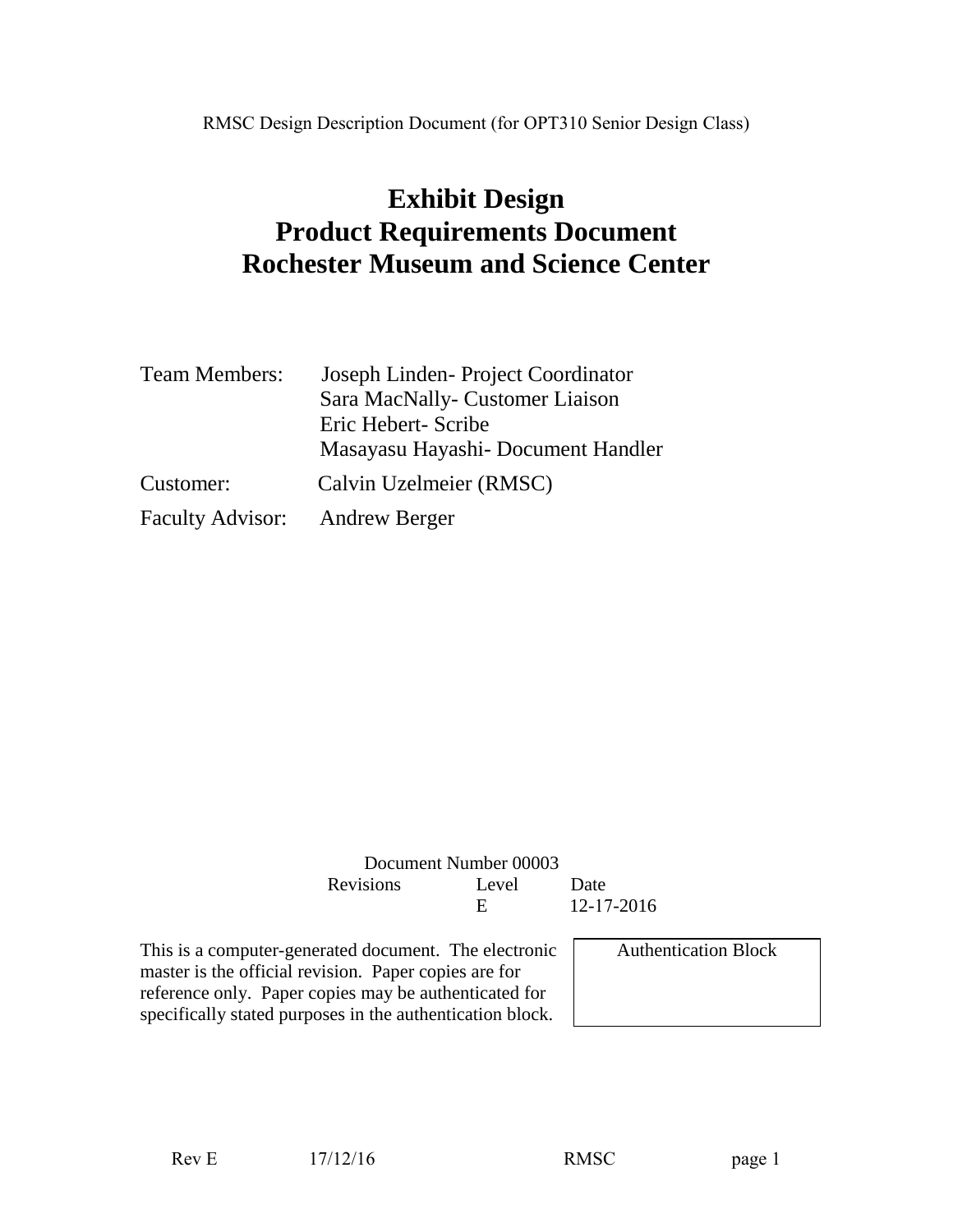RMSC Design Description Document (for OPT310 Senior Design Class) **Revision History**

|                             | Rev Description                                  | Date       |
|-----------------------------|--------------------------------------------------|------------|
| $\mathsf{A}$                | <b>Initial PRD</b>                               | 10/26/2016 |
| B                           | Second draft                                     | 11/08/2016 |
| $\mathcal{C}_{\mathcal{C}}$ | Third draft                                      | 11/29/2016 |
| D                           | Forth draft – Overhaul of formatting             | 12/07/2016 |
|                             | D.1 Intermediate Revision – Physical Explanation | 12/13/2016 |
| E                           | <b>Final Revision</b>                            | 12/17/2016 |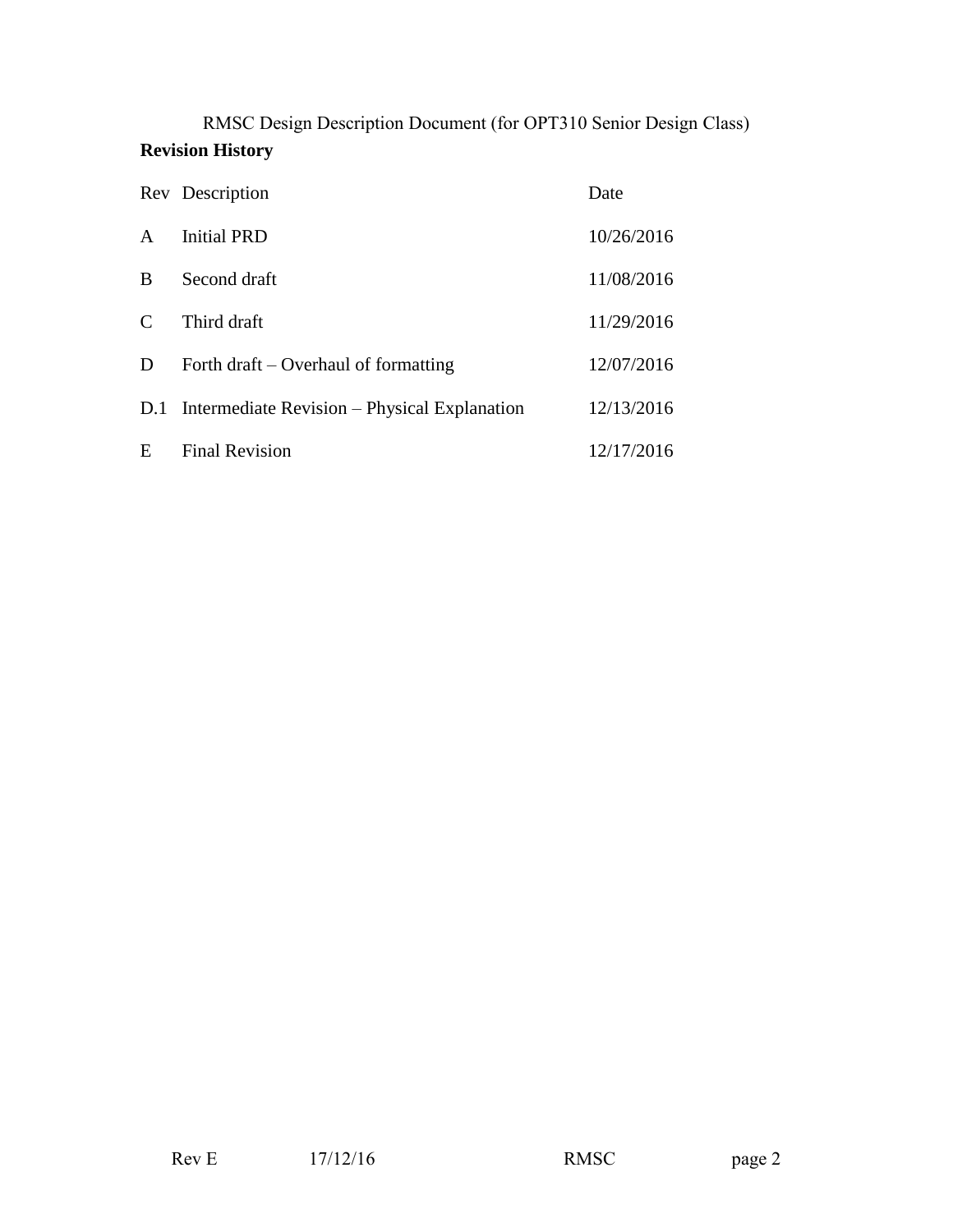## RMSC Design Description Document (for OPT310 Senior Design Class) **Table of Contents**

| Vision                                                                                    | $\overline{4}$ |
|-------------------------------------------------------------------------------------------|----------------|
| Plan A – Stress induced birefringent plate to produce optical fringes with body<br>weight | $\overline{4}$ |
| Plan A.1 – Alternative methods for inducing visible birefringence                         | 6              |
| Plan A.2 – Alternative methods for inducing optical fringes with body weight              | 6              |
| Plan $B$ – Two dimensional hologram-like exhibit                                          | 6              |
| <b>Environmental Constraints</b>                                                          | $\overline{7}$ |
| <b>Construction Restrictions &amp; Safety Constraints</b>                                 | $\tau$         |
| Project Scope                                                                             | $\tau$         |
| <b>Budget</b>                                                                             | 8              |
| <b>Computer Modeling</b>                                                                  | 8              |
| <b>Other Project Resources</b>                                                            | 8              |
| Spring Schedule                                                                           | 9              |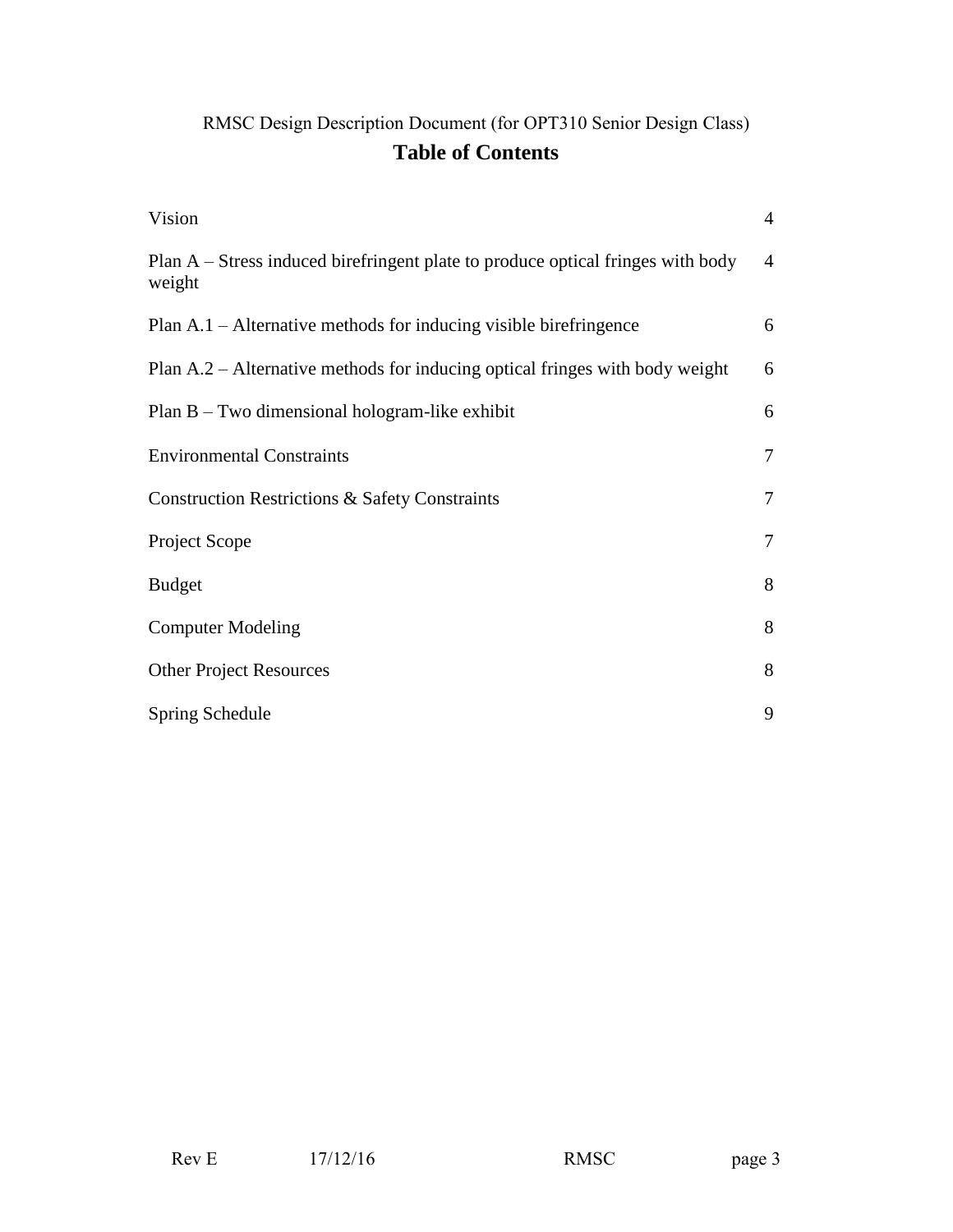#### **Vision**

An interactive exhibit that engages kids of all ages (3-100) and can teach fundamentals about some optical phenomenon. Accompanying the exhibit will be a plaque elaborating on the phenomenon demonstrated. The plaque will explain the physical phenomenon at the level of technical sophistication which a child can understand, or at least which a nontechnically educated adult can understand and engage with.

The focus will be on a single exhibit. Additional exhibits may be constructed if time permits.

• Plan A

#### Background

Certain materials exhibit birefringence when put under mechanical stress. This means that depending on the polarization of incoming light, the material will cause the light to slow down at different rates. As a consequence, the polarization is warped in a way representative of the spatial pattern of stress on the material. If you place the material between two polarizers with an external light source, the first polarizer will assert linear polarization on the light, the material will potentially modify the asserted polarization depending on the stress on the location of the object, and the second polarizer will block the component of light polarized in the direction of the first polarizer. If the material does not modify the polarization in a region do to a lack of internal stress, the light will be blocked and the region will appear dark. Thus, the light which shines through the system can be viewed as a map of the stress on a material.

#### Design

Our first priority will be to develop an exhibit which demonstrates stress induced birefringence in an interactive and exciting way. Specifically, we will develop a stress plate which, when stepped on, will exhibit a fringe pattern as a consequence of birefringence. This will be achieved using the configuration shown in *figures 1* and *2* by placing a uniform light source under a sheet, which is in turn between two crossed polarizers. The sheet must be constructed of a material which exhibits significant stress induced birefringence under the weight of a small child. Additionally, the structure must be able to function, or at least not break, under the weight of a large adult. The light source must be reasonably uniform and bright enough so that fringes induced by the material are clearly visible. The plate would ideally be of uniform brightness or darkness when no pressure is applied and only display complex patterns when stepped on. There may be an internal, spatially varying stress pattern permanently embedded in the birefringent medium causing a more intricate illumination pattern without external stress; however, and the static uniformity of the plate is not a strictly necessary condition so long as whatever light distribution is present on the panel when no pressure is applied changes in a highly visible way when pressure is applied. The entire optical apparatus would be about 2 ft. square in area and 1 ft. tall.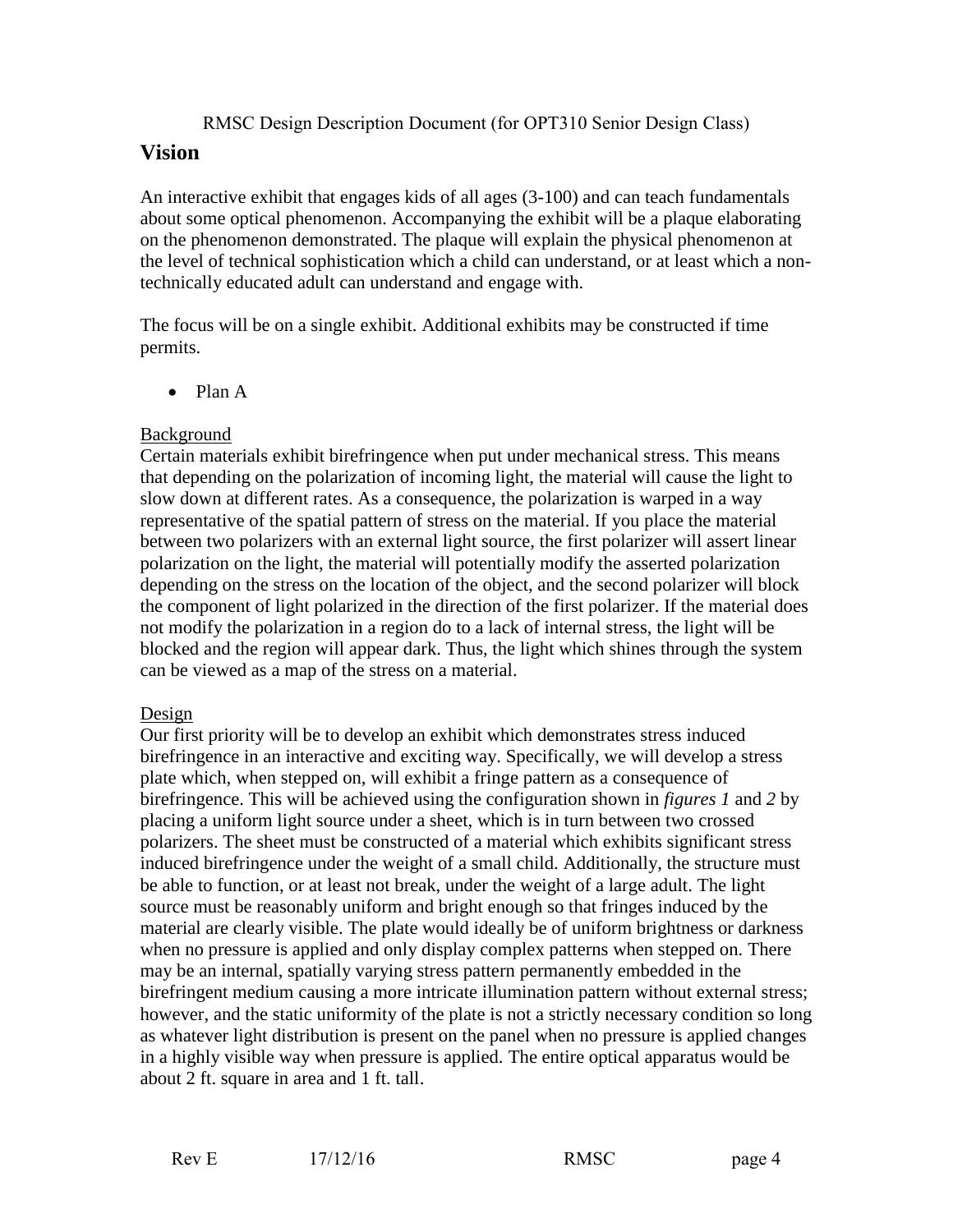



This is a representation of our final product unpackaged. At the base there will be a light source. The light emitted will travel through one polarizing film thus becoming polarized. It will then pass through the stressed optic which will distort the polarization then through a second polarizer which will only let through the light that has had its polarization distorted. A final protective sheet will be used to prevent the polarizing film from being damaged by particulates from people's shoes or cleaning agents.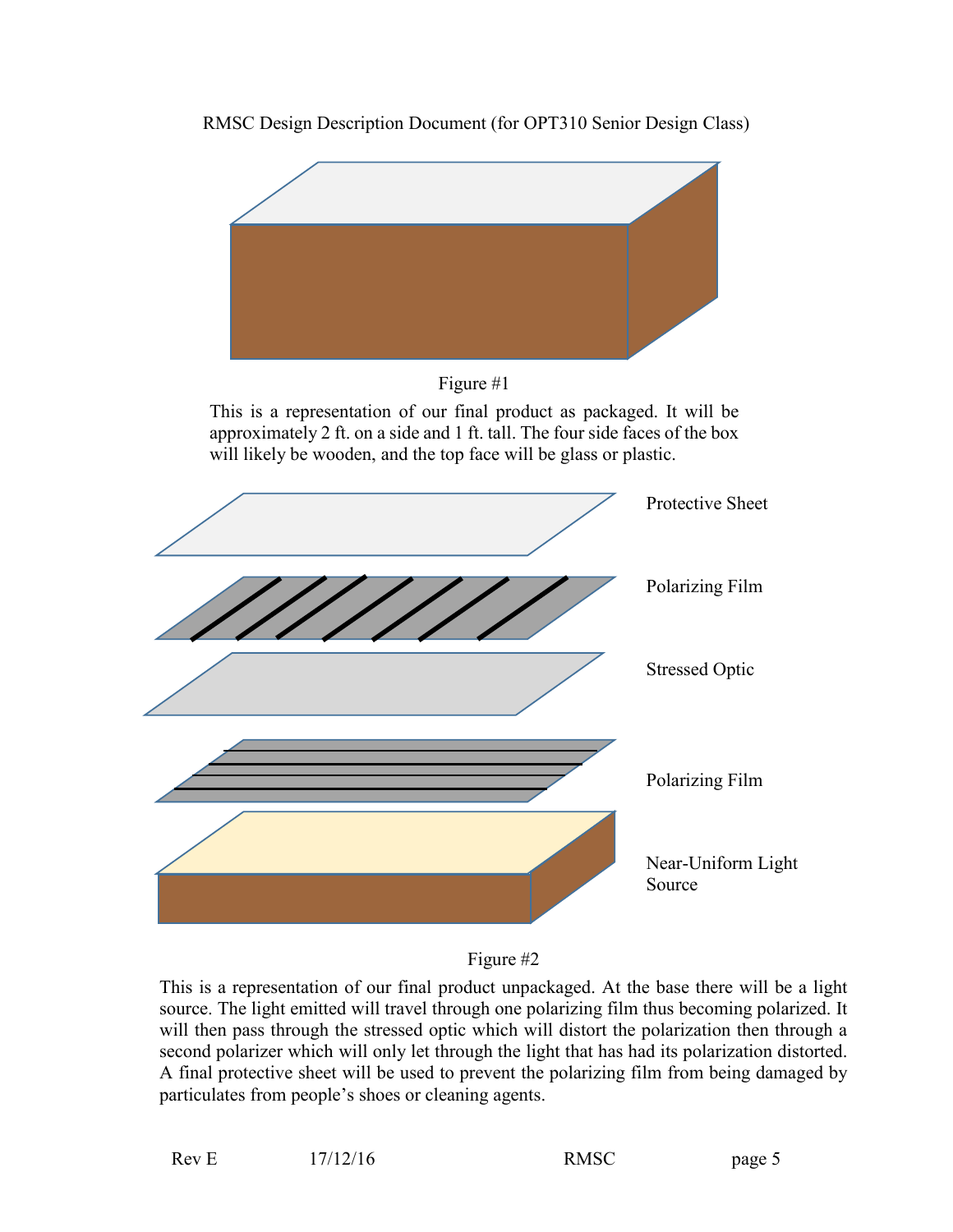If we are unable to construct a plate which meets the above constraints, we will attempt to construct an exhibit which demonstrates stress-induced birefringence in a more manageable way. This would present the same phenomena in an alternate way. It loses the theatrical intrigue of the original design, however, which is desired.

o Plan A.2

Alternatively, an alternative method of inducing fringe patterns on the floor is also possible. This may be in the form of an etalon where distorting the glass causes changes in the optical path length between two sheets of glass.

Plan B

If we find that the constraints of *Plan A* are not achievable within the given time frame, or if we are able to finish *Plan A* with sufficient time in the semester, we will attempt to construct *Plan B*. The exhibit for *Plan B* will demonstrate the Pepper's Ghost technique (see figure 3). This demonstrates reflection and refraction through glass. We will be using a Kinect to remove the background of the live image feed, and a computer display pointing downward on top of the structure (see figure 4). The image is reflected in a 45 degree tilted glass plane.



#### Figure #3

Ray trace analysis of the Pepper's Ghost effect. Some of the incident rays from the lit stage are refracted through the glass towards the audience, and some of the incident rays from the hidden room are reflected by the glass.

Figure #4 Setup of Plan B: demonstrating the Pepper's Ghost effect.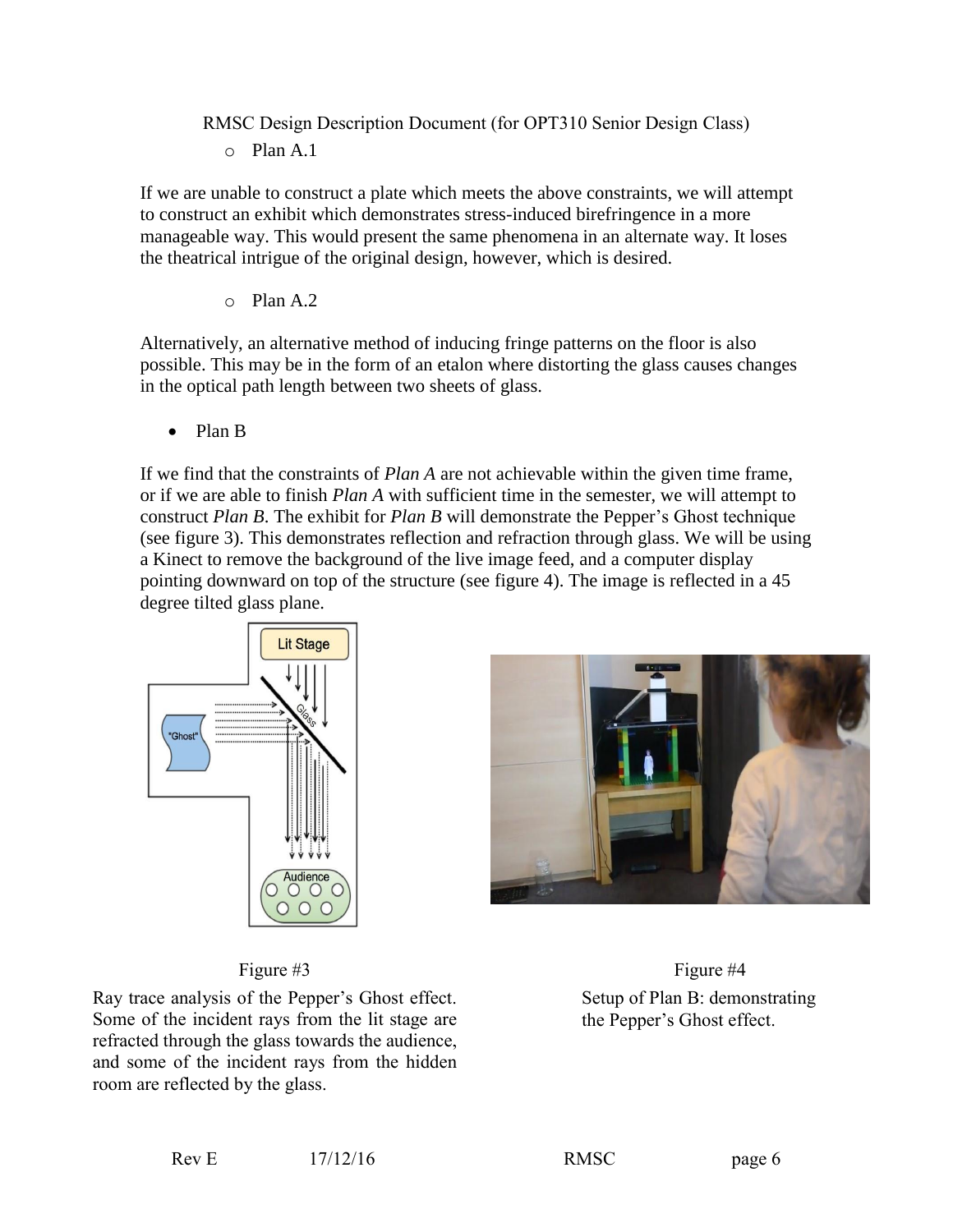### **Environment**

This exhibit would ideally be able to exist indoors during all seasons of Rochester. The exhibit is intended to be walked on and so should be easily cleaned when dirty.

> **Temperature** 55-105 °F – operation range

**Relative Humidity** Non-condensing – safe operation >0% - meets specifications

## **Construction Restrictions & Safety Constraints**

It should not be constantly consuming power, except for the light source. The light source would preferably draw sufficiently little power that it can be powered by a standard wall outlet, however this is not strictly necessary. The panel should be functional when stepped on with unclean shoes throughout a typical day of use. It should be cleanable with mop and water.

This product cannot have the ability to harm an unaccompanied child through proper use or misuse whether intentional or unintentional.

This product must be virtually indestructible.

## **Project Scope**

We are responsible for:

- Designing and building one (1) final exhibit.
- Writing a concise explanation of the optical phenomenon for the layman visitor to understand.
- Detailed list of all materials used and vendors to get them from.
- Instruction manual for construction.
- Providing a document for how to clean exhibit if special method is required.

We are not responsible for:

Installing the exhibit into the floor of the museum.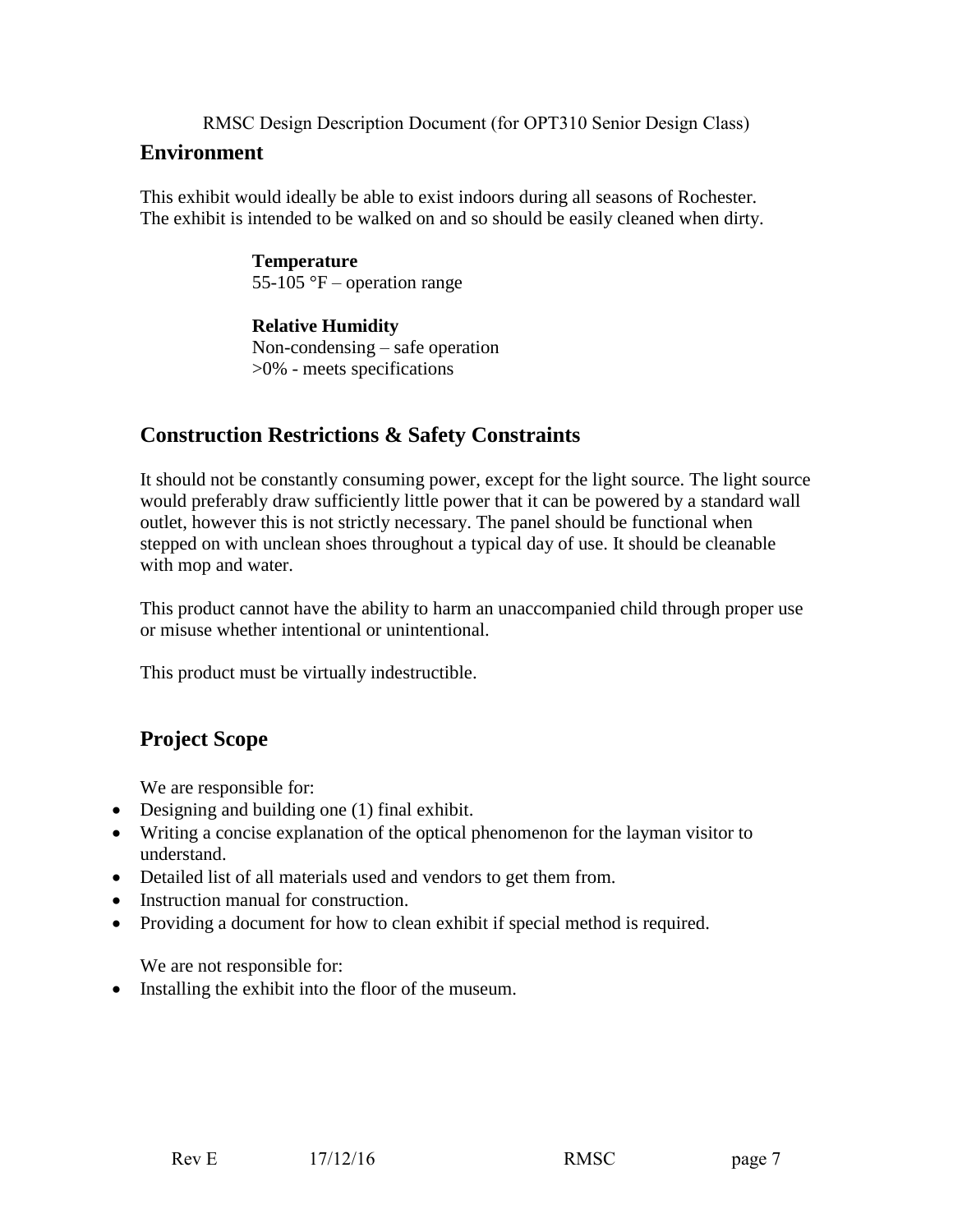| <b>Materials</b>                       | Price / unit $\vert$ | <b>Quantity</b> | <b>Price</b> | Vendor                   |
|----------------------------------------|----------------------|-----------------|--------------|--------------------------|
| Linear Polarizer (1ft x 1ft)           | \$35                 | $\overline{4}$  | \$140        | Polarization.com         |
| <b>Birefringent (Stress) Materials</b> | ~1.5200              |                 | \$200        | TBD                      |
| Plexiglass Protect Sheet (2ft x 2ft)   | \$34.52              | 2               | \$69.04      | ProfessionalPlastics.com |
| Linear LED Bulb                        | \$59.99              | 5               | \$299.95     | Lumens.com               |
|                                        |                      | <b>SUM:</b>     | \$708.99     |                          |

## **Computer Modeling of Design**

To add technical depth to our project and more easily determine the sizes and materials needed, we will model our intended design. To do this, we will first use a finite element model software (e.g. Patran) followed by analysis using SigFit. These tools are capable of modeling the stress induced by any weight we instruct it to; the change in index of refraction due to this stress; and the portion of light that will pass through both polarizers. This will let us test various materials, thicknesses and weights without assembling a new apparatus each time.

After doing the finite element modeling above, we will model how various light sources work with the polarizers and stress plates. This will be necessary so that we do not purchase a light source that will not work with our product.

## **Other Project Resources**

- Demonstration apparatus for visualizing stress in polarizers (through the ME department- Chris Pratt)
- Communicating with engineer James Meyer (who also builds exhibits for the RMSC), to help us develop a good set of constraints for our exhibit.